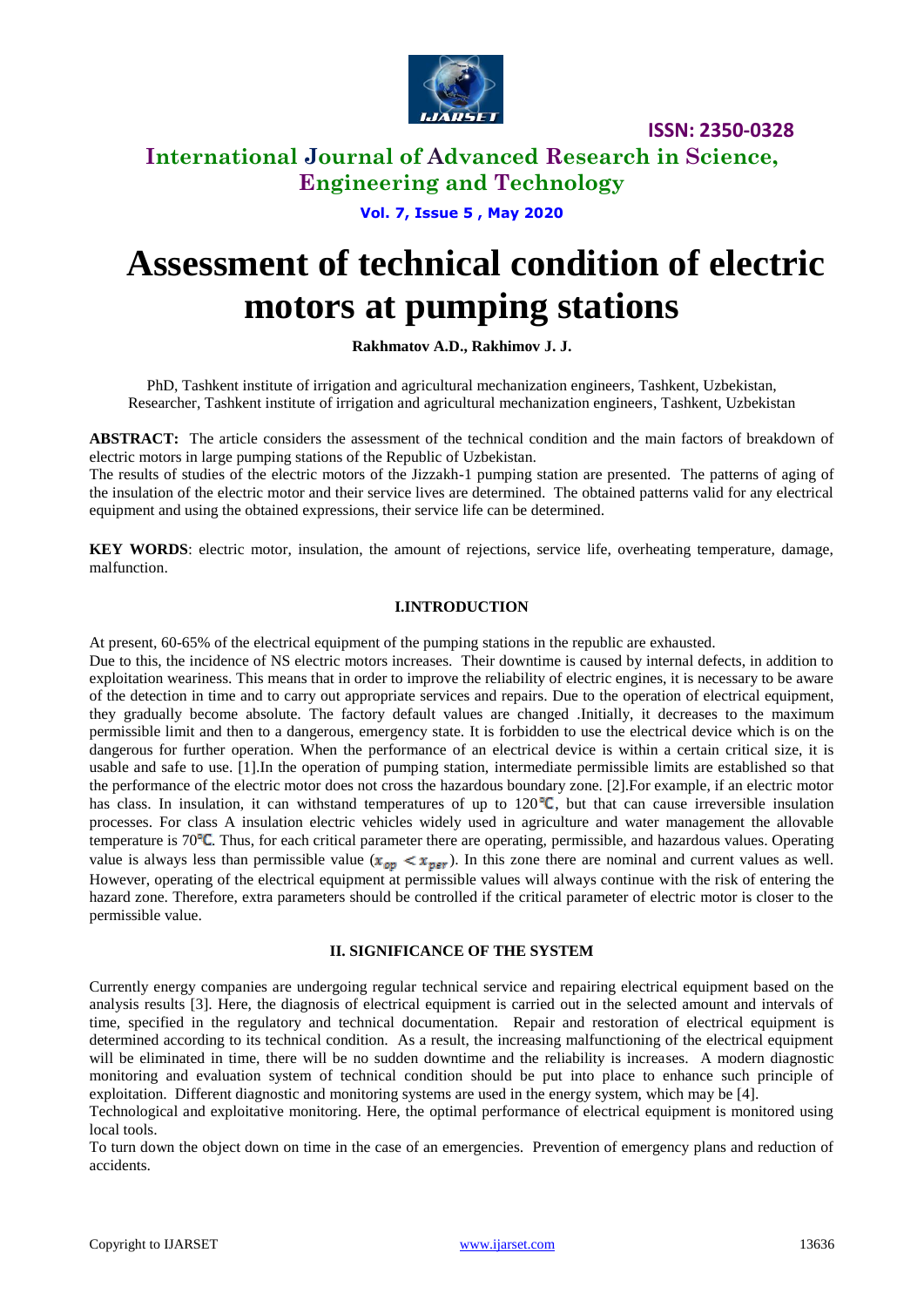

# **International Journal of Advanced Research in Science, Engineering and Technology**

### **Vol. 7, Issue 5 , May 2020**

Implementation of diagnostic of preventive monitoring system will help to prevent accidental situations and ensure reliable operation of electrical equipment. This prevents malfunctions to become accidents while the electrical equipment is operating. Problems with short rotor asynchronous electric motor can be: Stator wick insulation wear - 69% Failure of bearings - 20% Rotor and shaft failures - 5.5% Gear box failure - 5% Magnesium defect -0.5% Problems with synchronous electric motor with short-circuit rotor can be: Stator wick insulation wear - 45% Failure of bearings - 10% Rotor and shaft failures - 5% Gear box failure - 5% Magnesium defects -1.0%

Rotor control network contacts -34%.

#### **III METHODOLOGY**

The most common cause of electric motor wire insulation weariness and stator rotation failure. Synchronous engines also have a significant contribution to routers and steering systems (flanges and contact rings).

The electric motor heats up when it is in operation, which undergoes physical and chemical processes, especially, there is an overheating in the electrical parts causing mechanical damage to the insulation. Water molecules in the environment become insulated and penetrate through the cracks in the surface, causing the metal to break away from the insulation coating and to fall in the result of vibration. Dust and pollution in the air and chemically active gases accelerate this process [5].

There are several stages:

In the first step, the device becomes worn out by the effects of electricity, which increases energy losses.

In the second step, electrical elements become worn out by exposure to temperature, various dust and dampness, and by exposure to chemically active gases, which can also lead to increased impurities in the electric motor.

In the third stage, mechanical wear and tear are observed.

Electrical equipment deterioration can lead to malfunctions and may stop working.

For example, if the insulation resistance is 0.5 MOM, then the moisture content of the insulation of the electrical device is determined by the size of the absorbtion coefficient. The absorbtion coefficient Kabs should be as follow, Kabs≥1.3, otherwise the insulation will become wet and the electric motor will be dried. For a slow process, we will consider, for example, the model of the formation of the stop state of electrical equipment at the specified time in the depreciation of insulation. In the process, the parameter changes from the nominal to the permissible value.  $(Xn < X \leq Xper)$  Insulation resistance varies under different internal and external influences. The new electric motor stator steppe insulation from the plant will be around 50 MOM. During the period of exploitation, this magnitude decreases. The probability that the electric motor will produce a suspension will consist of three zones.

- 1. Working zone
- 2. Permissible zone
- 3. Dangerous zone

The observed critical parameter will be in the working zone within a certain period of time. After the expiration of the service period or as a result of various external influences, a zone of wear begins on it. Here comes out of the allowable value of the critical parameter, and the probability of a stop of electrical equipment increases, or the probability of a suspension decreases. The connection between the change in the parameter and the probability of the operation of the electric device to the salt will be the parametric safety function of the object. With the passage of time in the exploitation of electric motors, the permissible or limit values of the critical parameter may change. And these dimensions may have an organizer of a random character .This means that in order to assess the probability of occurrence of cases or conditions caused by a gradual change in the premise parameter, we need to know the limit and permissible values of the parameter, the law of distribution of the parameter and the average square deviation of the parameter. The boundary and permissible values of the important parameters of the results of the research are given in the guidelines for its exploitation. If they are not, then the tests should be determined using physico-chemical methods.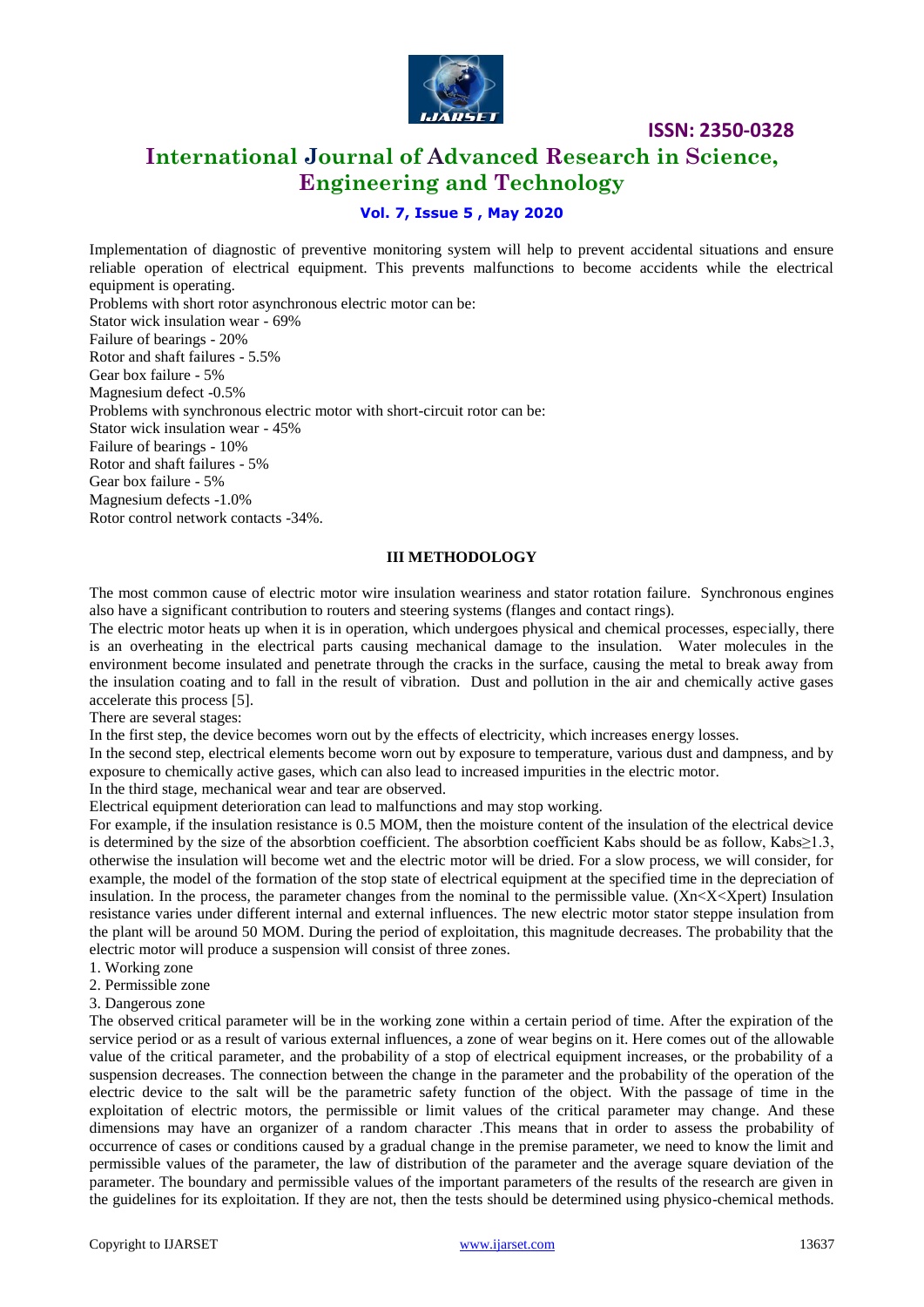

## **International Journal of Advanced Research in Science, Engineering and Technology**

### **Vol. 7, Issue 5 , May 2020**

Parameter distribution legitimacy will be normal, uniform, different-shaped and characteristic, and it will be difficult to determine. Usually normal distribution is accepted. The error in this can be up to 20% and will be enough in the security accounts. As a parameter of distribution law, mean square deviations are accepted. If the maximum Xmax and minimum Xmin dimension of the random parameter are known, then its average square deviation will be equal to:

$$
\sigma = \frac{Xmax - Xmin}{2}
$$

#### **IV. RESEARCH RESULTS**

Research shows that monitoring of electric motors can prevent problems in time. It reduces its current and capital repair costs by 60-70% [6]. The following parameters are controlled for the technical condition of electric motors:

Wonderland:

The moisture content of insulation is studied (Kabe 1.3).

Measure the resistance of wire phase (2%).

Measurement of dielectric losses of wick insulation is measured: tgb 4

Tested at high voltage insulated voltages: Usin = 1.8 Un

The box is opened and the insulation resistance between phase wires is measured:

R 0.5mOn

Synchronous engines measure rotor shaft insulation and dimension resistance.

The power supply is checked for correctness. The position of the bolts is measured by their density with the contact rings.

The results of voltage control in large engines are analyzed.

Salt is connected to the electric motor at nominal voltage.

The statistics of downtime on high-voltage cynic motors at the Jizzakh-1 pump station were observed in 2014- 2019. The results are as follows (Table 1).

| $N_2$ | <b>DATE</b> | <b>Failure element</b>                    |
|-------|-------------|-------------------------------------------|
| 1.    | 20.01.2014  | Phase insulation, stator helmets.         |
| 2.    | 30.07.2014  | Inbound connection                        |
| 3.    | 01.09.2014  | Insulation of rotor rods                  |
| 4.    | 20.11.2014  | In conductor parts                        |
| 5.    | 12.05.2015  | <b>Rotor Cantilever Cuffs and Brushes</b> |
| 6.    | 25.10.2015  | Relays in control schema                  |
| 7.    | 15.09.2016  | Stator bed insulation is wet.             |
| 8.    | 20.12.2016  | Among the long packs of k.k.              |
| 9.    | 10.06.2017  | Rotor brush insulation                    |
| 10.   | 05.05.2018  | The stator insulation is soaked           |
| 11.   | 20.09.2018  | Failure in blocking gear                  |
| 12.   | 10.04.2019  | Rotor screws and bearings                 |
| 13.   | 10.05.2019  | The brushes are not broken                |
| 14.   | 15.07.2019  | Stacking on the stator                    |
| 15.   | 10.11.2019  | The stator wick insulation is wet         |

#### **Table 1**

Causes that synchronous engine fails.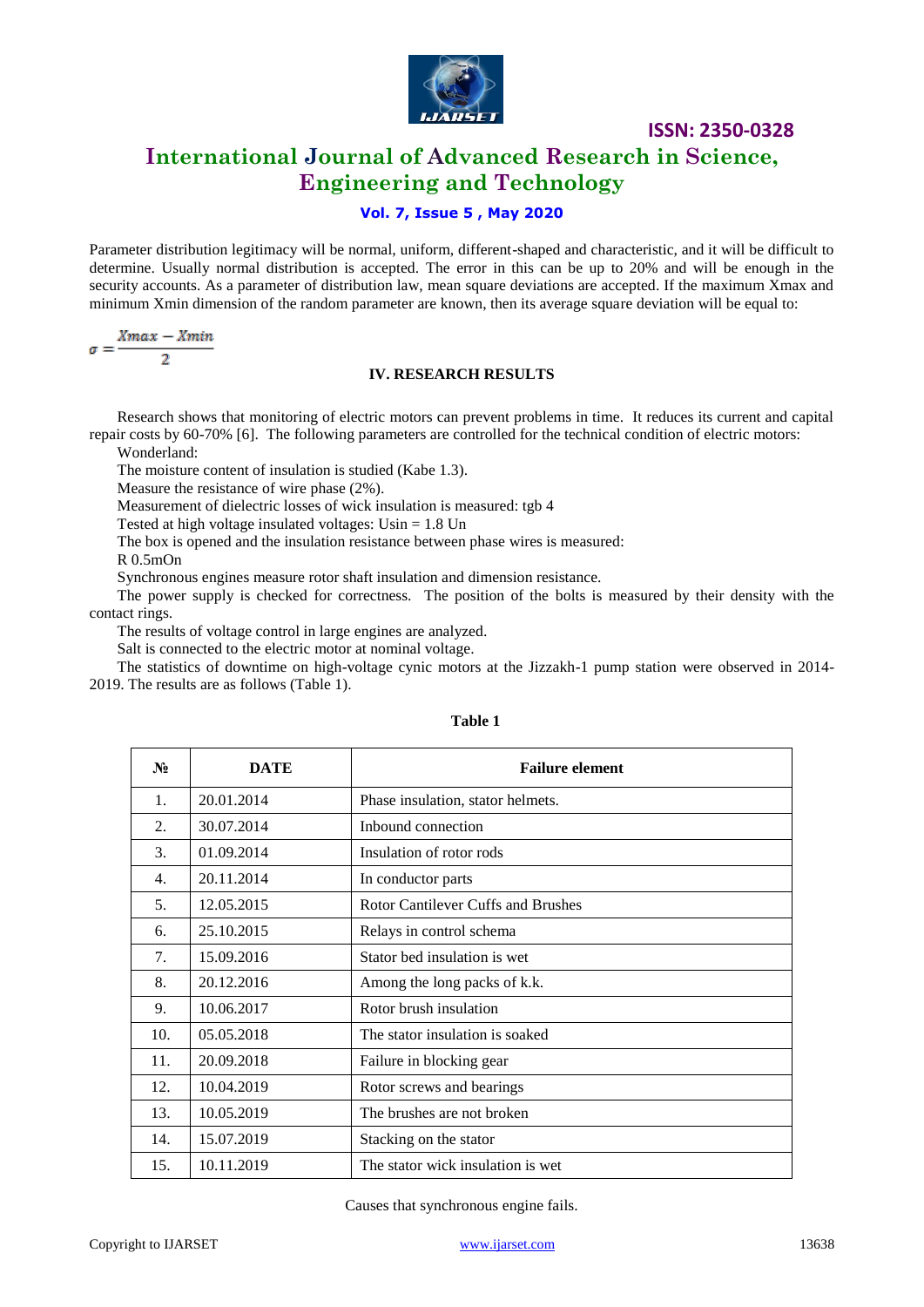

# **International Journal of Advanced Research in Science, Engineering and Technology**

### **Vol. 7, Issue 5 , May 2020**

#### Table 2

| t/r    | Damaged part              | Number of damage,<br>pcs | Injury% |
|--------|---------------------------|--------------------------|---------|
| 1.     | Insulation of stator rods | 15                       | 27      |
| 2.     | Packing insulation        |                          | 12      |
| 3.     | Rotor insulation          | 5                        | 9       |
| 4.     | brushes and contact ring  | 8                        | 15      |
| 5.     | Wormwood                  | 6                        | 11      |
| 6.     | bearings                  | 9                        | 17      |
| 7.     | Val and other metal case  | 3                        | 5,5     |
| 8.     | Other problems            | $\overline{2}$           | 3,5     |
| TOTAL: |                           | 55                       | 100     |

- From the results, we can see that most electric insulation failures are caused by wear and tear. In this case, the source of the damage is not visible to the outside. It can only be detected in diagnostics and tests by technical means.

- The metal parts of the synchronous engine are broken down in different ways. The fastest insulation wears out. Depreciation rate depends on the engine performance. Under the influence of temperature, the wrapped paper will lose insulation elasticity and the engine will vibrate, causing the tabs to fall apart.

- As the temperature increases, the engine life will be reduced. The isolation of the electric motor becomes obsolete and becomes useless for expulsion, which is represented by exponential time, which is the length of service life of the engine.

$$
t_{ec} = A_{iz} \exp(-\gamma \theta)
$$

Here:

 $t_{\text{ec}}$  - insulation coating life, years

 $A_{iz}$ - a constant size that characterizes the service life of the insulating material

 $\theta$  - temperature of the electric motor in the normal loading mode

 $\gamma$  - coefficient of reflection wear

This expression is true for any type of electrical device and varies in size. Proper operation of electric motors takes 8- 10 years. In this case, the insulation class A is allowed to heat up to 70o C. It is recommended that the system be ventilated or otherwise cooled down to prevent overheating [7].

#### **V. CONCLUSION AND FUTURE WORK**

Among engine failures, the maximum stator insulation is 69%, rotor control system is 34%, and mechanical components are 20%.

Monitoring of the technical condition of the electric motors will eliminate defects in a timely manner, thus reducing the current repair costs by 60-70%.

The rate of wear of electric motor insulation is proportional to its load or temperature. Increasing temperatures will reduce the life of the electric motor. Proper engine rotation will increase the service life to 8-10 years.

#### **REFERENCES**

[1] Rakhmatov A., Toshpulatov N. Problems of energy supply in the pump station. // J: Irrigation and melioration. 2015 №1. 55-58th pages.

[2] Vasyuchenko P.V. Improving the reliability of electrical equipment through the use of diagnostic methods. // Energetic Energy, Energy Audit. 2014 . No 5 (123), 27-34<sup>th</sup> pages

[3] Yeroshenko G.P, Kapykov B.R., Levin M.A.Problems of increasing the efficiency of the operation of agricultural electric drives. Uralsk: material form an international scientific and practical conference.  $2003$ ,  $(0,15/0,1)$ , 159-160<sup>th</sup> pages

[4] Levin M.A.Features of the operation of worn-out electrical equipment./ Problems of electric power industry, interuniversity scientific colllection:SGTU,2004. (0,25/0,25), 72-75<sup>th</sup> pages